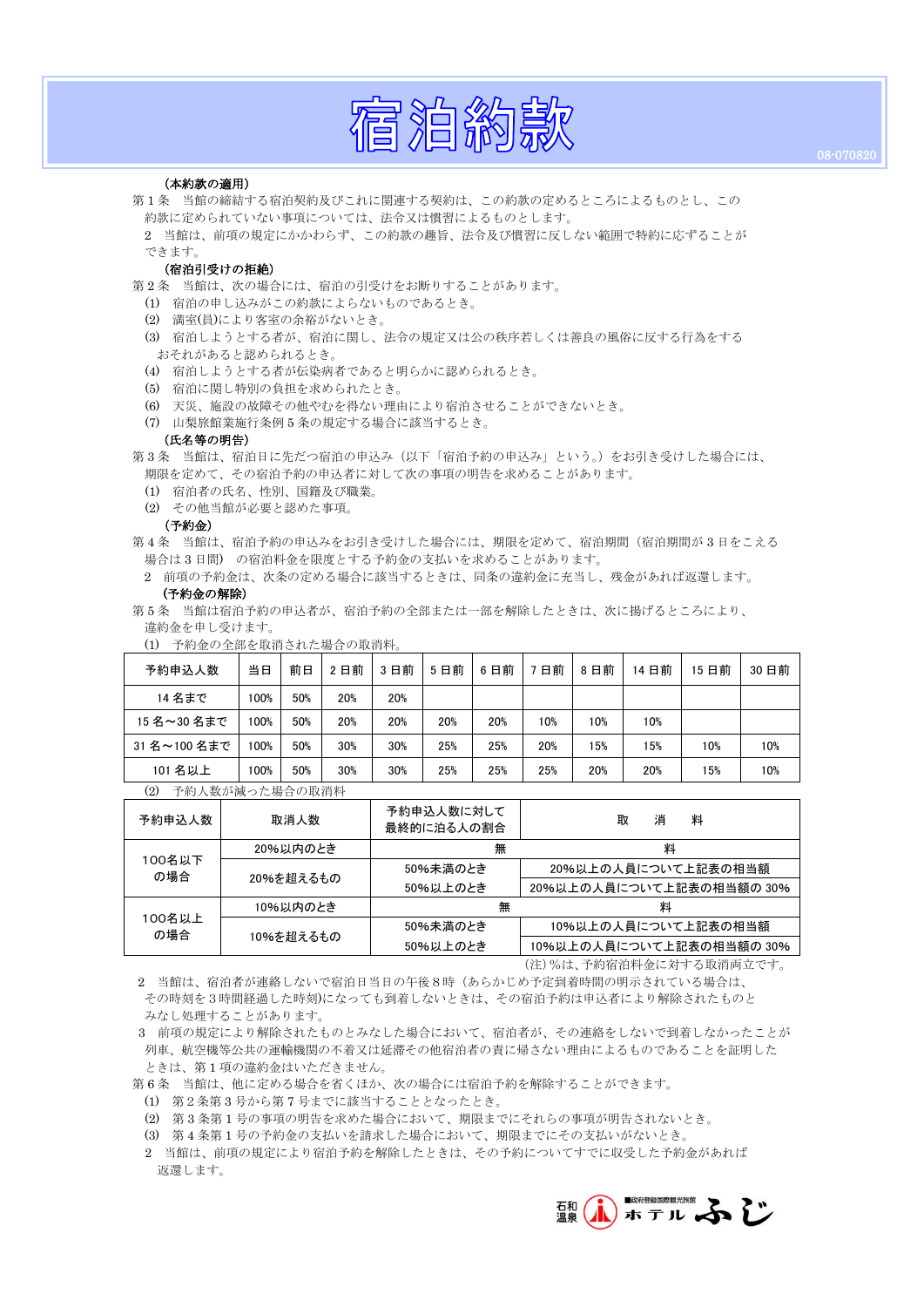

# (宿泊の登録)

- 第 7 条 宿泊者は、宿泊日当日当館の玄関帳場(フロントオフィス)において次の事項を当館に登録して下さい。
	- (1) 第 3 条第 1 号の事項。
	- (2) 外国人にあっては、旅券番号、日本上陸地及び上陸年月日。
	- (3) 出発日及び時刻。
	- (4) その他当館が必要と認めた事項。

# (チェックアウトタイム)

第8条 宿泊者が当館の客室をお空けいただく時刻(チェックアウトタイム)は、午前10時00分とします。 但し、宿泊プラン等の条件により、チェックアウトタイムが事前に提示されている場合はその時間を適応いたします。 チェックアウトタイムを過ぎた場合は、次に揚げるとおり追加料金を申し受けます。

- (1) 超過時間が 2 時間以内 1 名につき ¥2,000. (別亭美峰の場合、¥1,000 増し)
- 
- (2) 超過時間が 4 時間以内 1 名につき ¥4,000. (別亭美峰の場合、¥2,000 増し) (3) 超過時間が 6 時間以内 1 名につき ¥5,000.

# (料金の支払い)

第 10 条料金の支払いは、通貨又は当館が認めた旅行小切手若しくはクーポン券により、宿泊者の出発の際又は 当館が請求したとき、当館の玄関帳場(フロントオフィス)において行っていただきます。

2 宿泊者が客室の使用を開始したのち任意に宿泊しなかった場合においても宿泊料金は申し受けます。 第11条 宿泊者は、当館内において、当館が定めて当館内に掲示した利用規則に従っていただきます。

# (宿泊継続の拒絶)

- 第 12 条 当館は、お引受けした宿泊期間中といえども、次の場合には、宿泊の継続をお断りすることがあります。 (1) 第2条第3号から第7号までに該当することとなったとき。
	- (2) 前条の利用規則に従わないとき。
- 第13条 当館の宿泊に関する責任は、宿泊者が当館の玄関帳場(フロントオフィス)において宿泊の登録を行 なった時又は客室に入った時のうちいずれか早い時に始まり、宿泊者が出発するため客室を空けた時に終ります。 2 当館の責に帰すべき理由により宿泊者に客室の提供ができなくなったときは、天災その他の理由により困 難な場合を除き、その宿泊者に同一又は類似の条件による他の宿泊施設をあっせんします。この場合には、 客室の提供が継続できなくなった日の宿泊料金を含むその後の宿泊料金はいただきません。



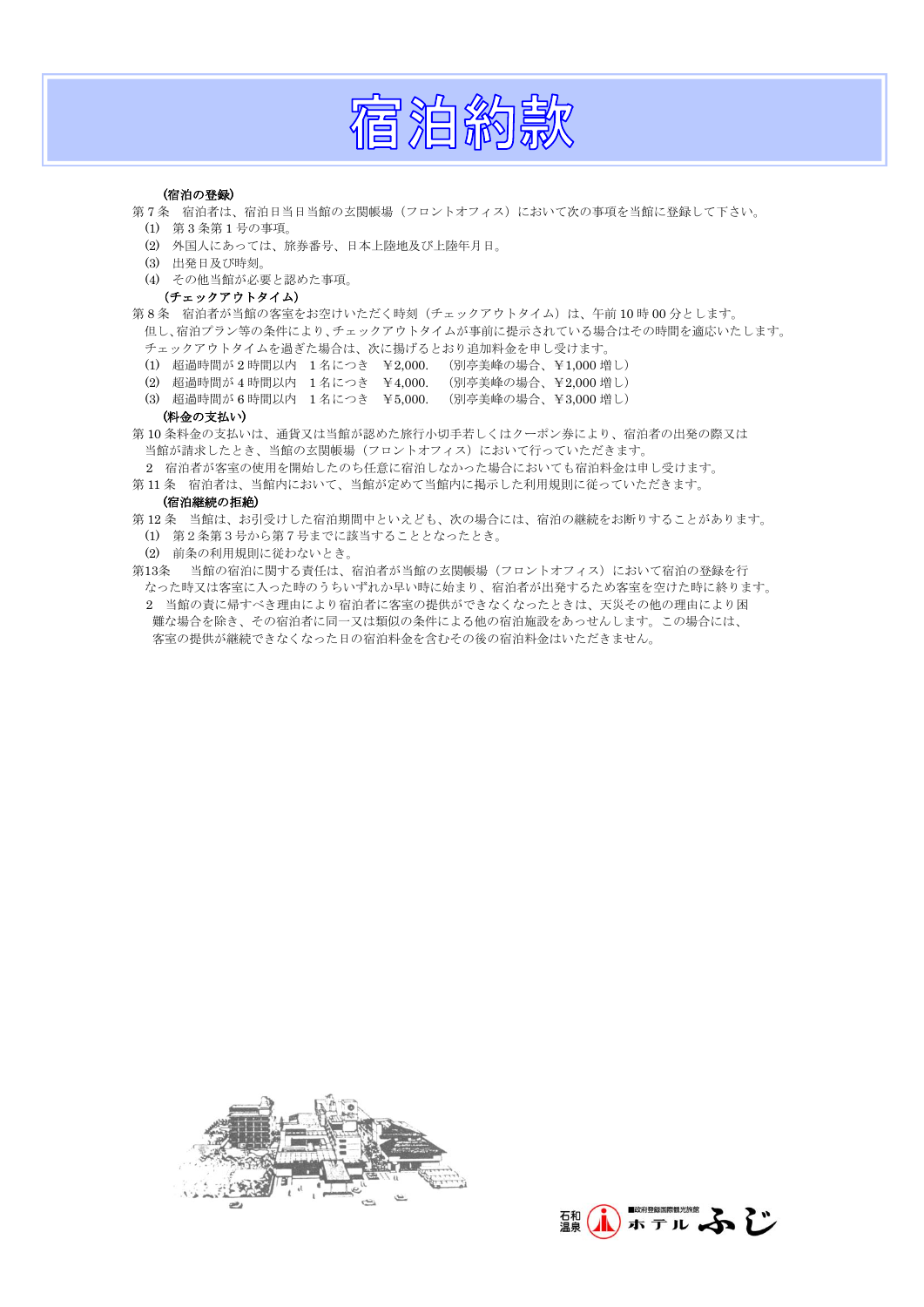# MODATION AT RY

# (General Provisions)

# Application

Article 1<br>Contracts for accommodation and related agreements to be entered into by this ryokan shall be in accordance with these provisions and particulars not provided for therein shall be in accordance with the laws and customary practices.

2. Notwithstanding the preceding paragraph, this ryokan may enter into special agreements insofar as they do not run counter to the spirit of these provisions and/or the laws and customary practices.

# Refusal of Accommodation

# Article 2

- This ryokan may refuse to provide accommodation in the following cases:<br>(1) When the accommodation request does not conform with these provi-
- (1) When the accommodation request does not conform with these provisions. (2) When this ryokan is fully booked and no room is available.
- 
- (3) When the person seeking accommodation is deemed liable to conduct himself in a manner that will Contravene the laws or the maintenance of public peace and order in regard to his accommodation.
- (4) When the person seeking accommodation can be clearly detected as carrying an infectious disease.
- (5) When the ryokan is requested to assume a special burden in regard to the person's accommodation.<br>(6) When this ryokan is incapable of providing accommodation due to natural calamities, damage to When this ryokan is incapable of providing accommodation due to natural calamities, damage to When this ryokan is incapable of providing accommodation due to natural calamities, damage to
- its facilities and/or other unavoidable causes.
- 

(7) When the provisions of Article 5 of the yamanashi Metropolitan Ordinance concerning the enforcement of the

# Notification

Article 3

When this ryokan has accepted a request for accommodation in advance of the day of occupancy<br>(hereinafter called "request for reservation"), it may request the person making the reservation to notify (hereinafter called "request for reservation"), it m<br>the following particulars within a designated period.

- (1) Name, sex, nationality and occupation of the person or persons to be accommodated.
- (2) Other particulars deemed necessary by this ryokan.

# Reservation Deposit

# Article 4

 When this ryokan has accepted a request for reservation, it may request the payment of a deposit. limited to accommodation charges covering the person or persons' entire period of stay (when the period of stay is more than 3 days, the deposit shall be for 3 days) within a designated period.

2. When the deposit mentioned in the preceding paragraph comes within the scope of the following

article, it shall be made to cover the cancellation charge with any remainder refunded.

# Cancellation of Reservation Article 5

 When the person making the reservation has cancelled the reservation in whole or part, this ryokan shall be entitled to make a cancellation charge as stipulated below. (A) Cancellation of Reservation in Whole

|                                        | On the<br>day of                    | One the day       | 2 days                | 3 days                     | 5 days | 6 days                      | 7 days        | 8 days   | 14 days                         | 15 days | 30 days |
|----------------------------------------|-------------------------------------|-------------------|-----------------------|----------------------------|--------|-----------------------------|---------------|----------|---------------------------------|---------|---------|
|                                        | occupancy                           |                   |                       |                            |        | before the day of occupancy |               |          |                                 |         |         |
| up to $14$                             | 100%                                | 50%               | 20%                   | 20%                        |        |                             |               |          |                                 |         |         |
| $15 - 30$                              | 100%                                | 50%               | 20%                   | 20%                        | 20%    | 20%                         | 10%           | 10%      | 10%                             |         |         |
| $31 - 100$                             | 100%                                | 50%               | 30%                   | 30%                        | 25%    | 25%                         | 20%           | 15%      | 15%                             | 10%     | 10%     |
| 101 and up<br>$\overline{\phantom{a}}$ | 100%<br>$\mathbf{r}$ . $\mathbf{r}$ | 50%<br>$\sqrt{2}$ | 30%<br>$\overline{a}$ | 30%<br>$\overline{\cdots}$ | 25%    | 25%                         | 25%<br>$\sim$ | 20%<br>- | 20%<br>$\overline{\phantom{a}}$ | 15%     | 10%     |

Remarks; Percentages (%) show rates of cancellation charges to charges for reserved accommodation.

| (B) Cancellation of Reservation in Part |  |
|-----------------------------------------|--|
|-----------------------------------------|--|

| Number of        | Number of persons               | Rate of persons to be              |                                                                                                                           |  |  |  |
|------------------|---------------------------------|------------------------------------|---------------------------------------------------------------------------------------------------------------------------|--|--|--|
| Persons making   | cancelling                      | accommodated to persons            | Cancellation charge                                                                                                       |  |  |  |
| reservation      | reservation                     | making reservation                 |                                                                                                                           |  |  |  |
|                  | In the case of                  |                                    | Not required                                                                                                              |  |  |  |
|                  | within<br>20%                   |                                    |                                                                                                                           |  |  |  |
| Less than<br>100 | In the case of                  | In the case of<br>less than<br>50% | To the number of persons exceeding<br>$\%$<br>The cancellation charges equivalent to<br>those shown in Table (A)          |  |  |  |
|                  | 20%<br>over                     | In the case of<br>50%<br>over      | To the number of persons exceeding<br>30%<br>% of the cancellation charges<br>equivalent to those shown in Table (A)      |  |  |  |
|                  | In the case of<br>within<br>10% | Not required                       |                                                                                                                           |  |  |  |
| Over<br>100      | In the case of                  | In the case of<br>less than<br>50% | To the number of persons exceeding<br>$\frac{0}{0}$<br>The cancellation charges equivalent to<br>those shown in Table (A) |  |  |  |
|                  | 10%<br>over                     | In the case of<br>50%<br>over      | To the number of persons exceeding<br>30%<br>% of the cancellation charges<br>equivalent to those shown in Table (A)      |  |  |  |